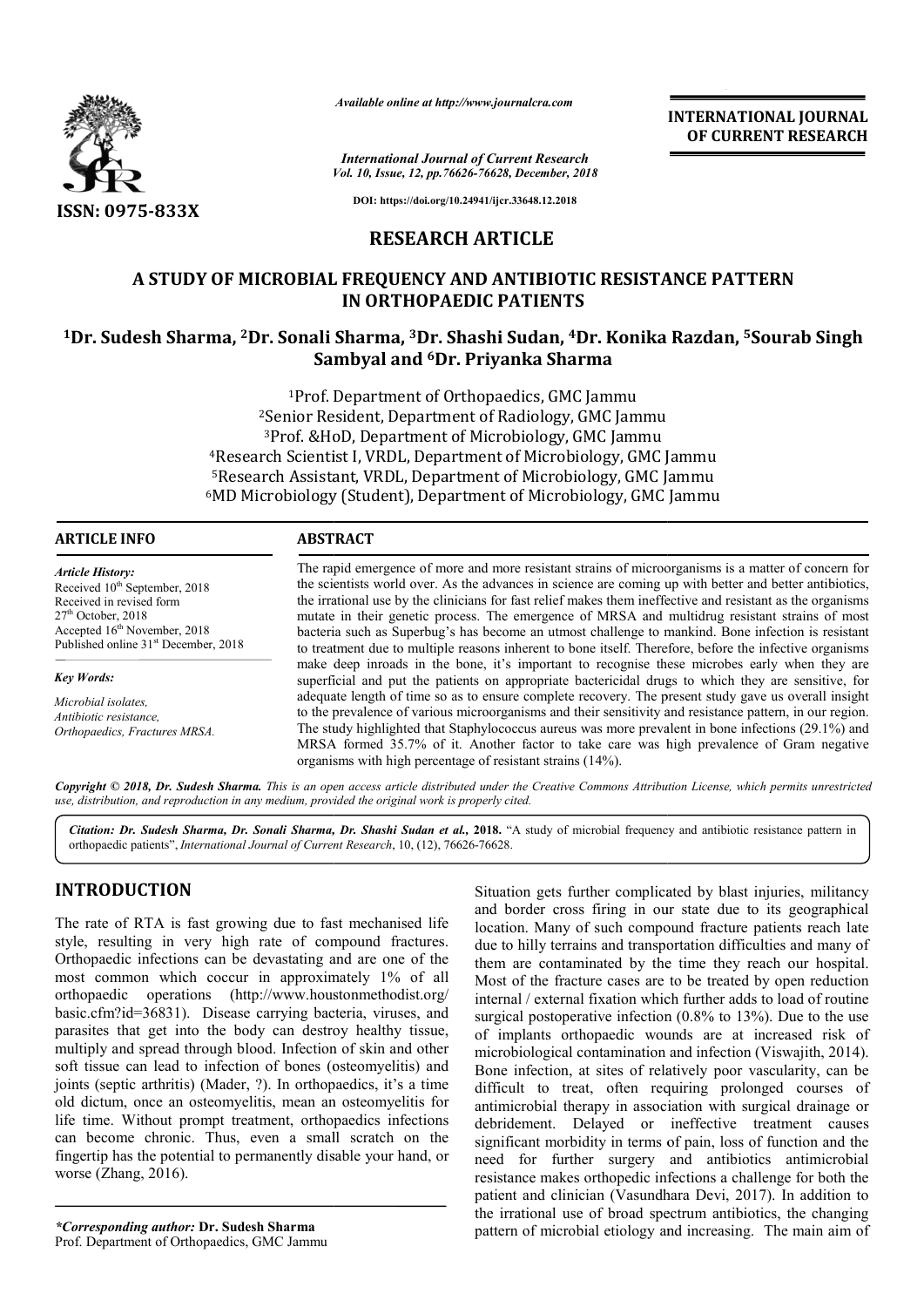this study was to isolate the causative organism and culture, sensitivity report, resistance frequency to enhance the antibiotic policy so as to help the surgeons to plan and make standard protocols for management of such cases in their wards.

## **MATERIAL AND METHODS**

The prospective study was conducted by the department of Microbiology in collaboration with orthopaedics department of Government Medical College, Jammu over a period of three months from January 2018 to March 2018. Various samples in the form of swabs from operation wounds, raw surfaces of compound fractures, draining sinuses, abscesses, aspirates, catheters, bedsores and tips of drainage tubes ,in addition to blood samples of acute osteomyelitis /septic arthritis patients, was collected by trained technicians from the Department of Microbiology under all aseptic precautions on daily basis from orthopaedic ward patients. The samples were subjected to culture sensitivity tests for pyogenic, gram testing, aerobic or nonaerobic organisms. Smear and Gram staining was done as and when required. Antibiotic sensitivity testing was done by (Kirby-Bauer) disc diffusion method. The final results of culture sensitivity and area of inhibition were recorded after 48h-72h to incubation.

### **Table 1. Antibiotics tested**

| Pencillin     | Ceftazadimeclavilnate<br>Amoxy-clav | Netilmycin Imipenem |
|---------------|-------------------------------------|---------------------|
| Cefipime      | Azithromycin                        | Amikacin Tobramycin |
| Cefoxitin     | Ciprofloxacin                       | Clindamycin         |
| Cefoperazone  | Levofloxacin                        | Gentamycin          |
| Piperacillin- | Colistin                            | Doxycyclin          |
| Tazobectum    |                                     |                     |
| sulbactum     | Vancomycin                          | Linezolid           |
| Oxacillin     | Tetracyclin                         | Polymyxin B         |
| Erythromycin  |                                     |                     |
| Ceftriaxone   | Meropenum                           | Cotriamexazole-     |
|               | Aztreoman                           | Chloremphenicol     |

#### **Table 2. Percentage of different organisms obtained from the Orthopaedic Infections**

| Bacterial isolates | N<br>(%)                    |
|--------------------|-----------------------------|
| Staphylococcus     | 28(12) 29.0% (35.7%) (MRSA) |
| Pseudomonas        | 14(14.5%)                   |
| Klebseilla         | $9(9.2\%)$                  |
| E-coli             | $7(7.2\%)$                  |
| Acinetobacter      | $14(14.5\%)$                |
| Enterobacter       | $6(6.2\%)$                  |
| Streptococcus      | $4(4.1\%)$                  |
| Citrobacter        | $4(4.1\%)$                  |
| Proteus mirabilis  | 10 (10.2%)                  |
| Total              | 96 (100%)                   |
|                    | $    -$                     |

**\****Staphylococcus aureus* was commonest 29%.

## **DISCUSSION**

Deep established infections in orthopaedics used to be a catastrophe earlier. Thanks to sound surgical principles of asepsis, early detection of the offending microorganism, knowing their virulence and sensitivity to the list of available drugs, the clinician can choose a drug ie. most lethal to the microbes and at the same time has minimum of side effects and is affordable, many a precious life's and limbs have been saved (Schlich, 2012). The present study clearly indicates that *Staphylococcus aureus* is still the commonest organism causing infections in bones, postoperative joint replacements, open reduction and internal fixations, compound fractures and

acute osteomyelitis/ septic arthritis. In our study *Staphylococcus aureus* infection rate was (29.1%) MRSA was highly prevalent in 35.7% cases and matched well with most of studies done worldwide (Norton, 2014). The organism has been seen to be highly sensitive to Linezolid, Vancomycin and Clindamycin and similar figures have been reported earlier also (Norton, 2014). Our series had a sensitivity of 100% for Vancomycin, followed by Amikacin, Azithromycin and Gentamycin.

#### **Table 3. Senstibity Resistance Pattern**

| ORGANISM      | SENSTIVITY                        | RESISTANCE                        |
|---------------|-----------------------------------|-----------------------------------|
| Staph aureus  | Vancomycin(28)                    | Cephlosporin (28)                 |
|               | Gentamycin(12)                    | Pencilin (28)                     |
|               | Clindamycin(26)                   | Ciplox $(24)$                     |
|               | Azithromicin(14)<br>Linzolid (28) | Gentamicin (16)<br>Amoxyclav (16) |
|               | Amikacin(17)                      | Vancomicin (0)                    |
| Pseudomonas   | Piper+tazo(4)                     | Imipenm $(11)$                    |
|               | PolymixinB(8)                     | Colistin (9)                      |
|               | Colistin(4)                       | Gentamycin (12)                   |
|               | Ciplox(4)                         | Cefopime (11)                     |
|               | Cefotaxim(4)                      | Ceftzadim (12)                    |
| E. Coli       | PipraTazo(7)                      | AmoxClav(7)                       |
|               | Gentamicin(5)                     | Cefepime(7)                       |
|               | Ciproflox(5)                      | Azetrionam(6)                     |
|               | Cefotaxim(7)                      | Tobramicin(4)                     |
| Klebsiella    | Imipenum(7)<br>Tobramicin(6)      | Tobramcin(4)                      |
|               | Imipenum(8)                       | Amoxclav(8)                       |
|               | PolymixinB(6)                     | Pipr.Tazo(8)                      |
|               | Ceftotaxmim(9)                    | Cefepime (8)                      |
|               |                                   | Azetronam (8)                     |
|               |                                   | Gentamicin(8)                     |
|               |                                   | Colistin(4)                       |
|               |                                   | Ciplox(4)                         |
| Enterobacter  | Polymyxin $B(6)$                  | Pipr.Tazo(6)                      |
|               |                                   | AmoxClav(6)<br>Ciproflox(5)       |
|               |                                   | Amikacin(4)                       |
|               |                                   | Gentamicin(4)                     |
|               |                                   | Aztreonam(4)                      |
|               |                                   | Cefipime(4)                       |
|               |                                   | Imipenum(5)                       |
|               |                                   | Cefuroxime(4)                     |
| Proteus       | CefperzonSalbctm (2)              | PipraTazo(3)                      |
|               | Gentamicin(2)                     | AmoxClav(7)                       |
|               | PiproTazo(6)<br>Tobramicin(3)     | Ceftazdime(7)<br>Cefepime (4)     |
|               | Ciproflox(3)                      | Ceftazidime(3)                    |
|               | Cefoperazon(3)                    | Cefaprazon(2)                     |
|               | Imipenum (5)                      |                                   |
| Acinetobacter | Netilmycin(14)                    | Cefipime (12)                     |
|               | PolymyxinB(7)                     | PipraTazo (14)                    |
|               | Cefotaxim(5)                      | Cefipime (12)                     |
|               | Gentamicin(6)                     | Cefosalbctm (12)                  |
|               | ciplox(5)<br>Imipenum(12)         | Taxobectum(13)<br>Meropenum (3)   |
|               | Linzolid(4)                       | Gentamycin(4)                     |
|               | Vancomycin(4)                     | Pencilin G (4)                    |
|               | Amoxycilin(4)                     |                                   |
|               | TicarclinTazo(4)                  |                                   |
|               | Amikacin(4)                       |                                   |
|               | PipraTazo(4)                      |                                   |
| Citrobacter   | Amikacin(4)                       | Tobramicin(4)                     |
|               | Amoxclav (4)                      |                                   |
|               | Cefuroxime(4)<br>Cefotaxim (4)    |                                   |
|               | Ceftriazone(4)                    |                                   |
|               | Ciplox $(4)$                      |                                   |
|               | Gentamycin(4)                     |                                   |

Next common microorganisms isolated were *Pseudomonas* and *Aerobacter* followed by *Proteus mirabilis*, *Klebseilla*, *E.Coli*, *Streptococcus*, *Citrobacter* in diminishing order of frequency. Multidrug resistance was a prominent feature in all the Gram